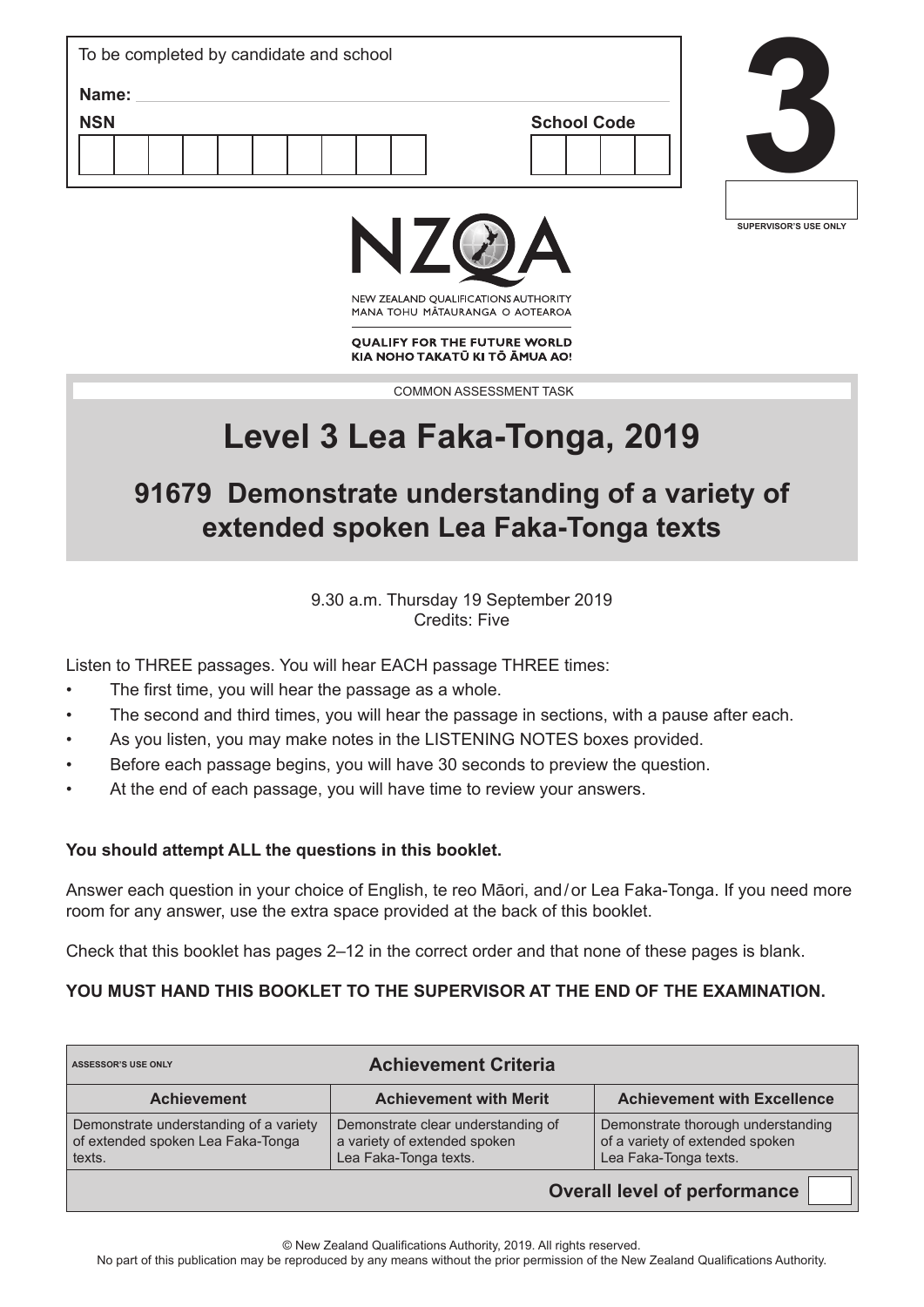### **FIRST PASSAGE:** *Ko e faka'eke'eke***/Interview**

Listen to this interview about why adult Tongan children leave home at an older age. Question One is based on this interview.

*Fanongo ki he faka'eke'eke fekau'aki mo e 'uhinga 'oku mavahe ai 'a e fanau Tonga lalahi mei 'api kuo nau matu'otu'a ange. Ko e Fehu'i 'Uluakiˊ 'oku fakatefito ia 'i he faka'eke'ekeˊ.*

#### **Glossed vocabulary**

| feau        | to meet or to satisfy |  |  |  |
|-------------|-----------------------|--|--|--|
| fakalaloa'i | making excuses for    |  |  |  |

### **LISTENING NOTES**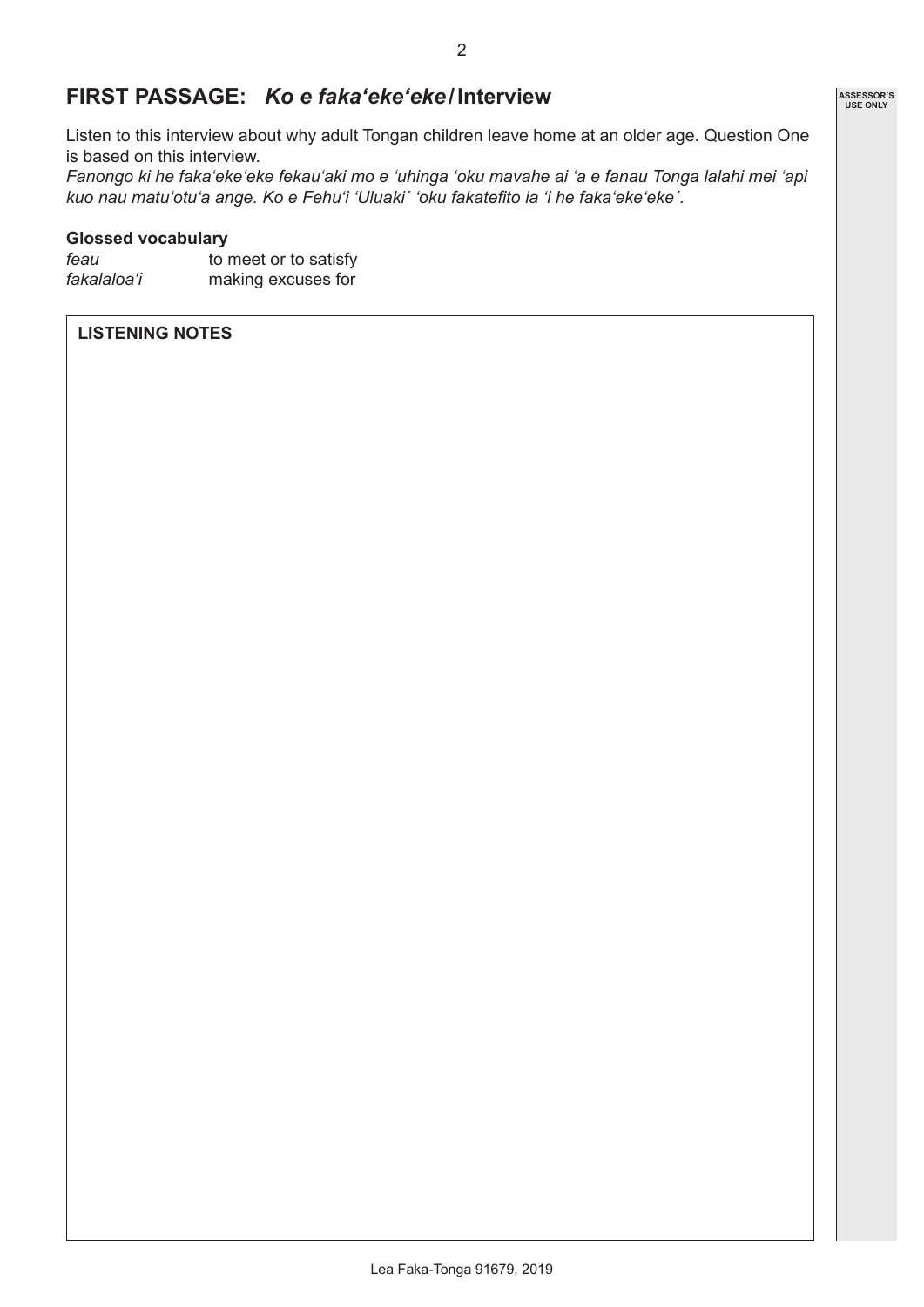### **QUESTION ONE**

(a) Based on the interview, what are some of the advantages and disadvantages of several generations of a family living together? Answer in detail with evidence from the passage. *Fakatatau ki he 'initaviuˊ, ko e hā ha ngaahi lelei mo ha kovi 'o e nofo fakataha 'a e kakai he familiˊ 'oku nau ta'u kehekehe? Fakaikiiki mai hoʻo taliˊ mo ha fakamoʻoni mei he konga tohiˊ.*



**ASSESSOR'S USE ONLY**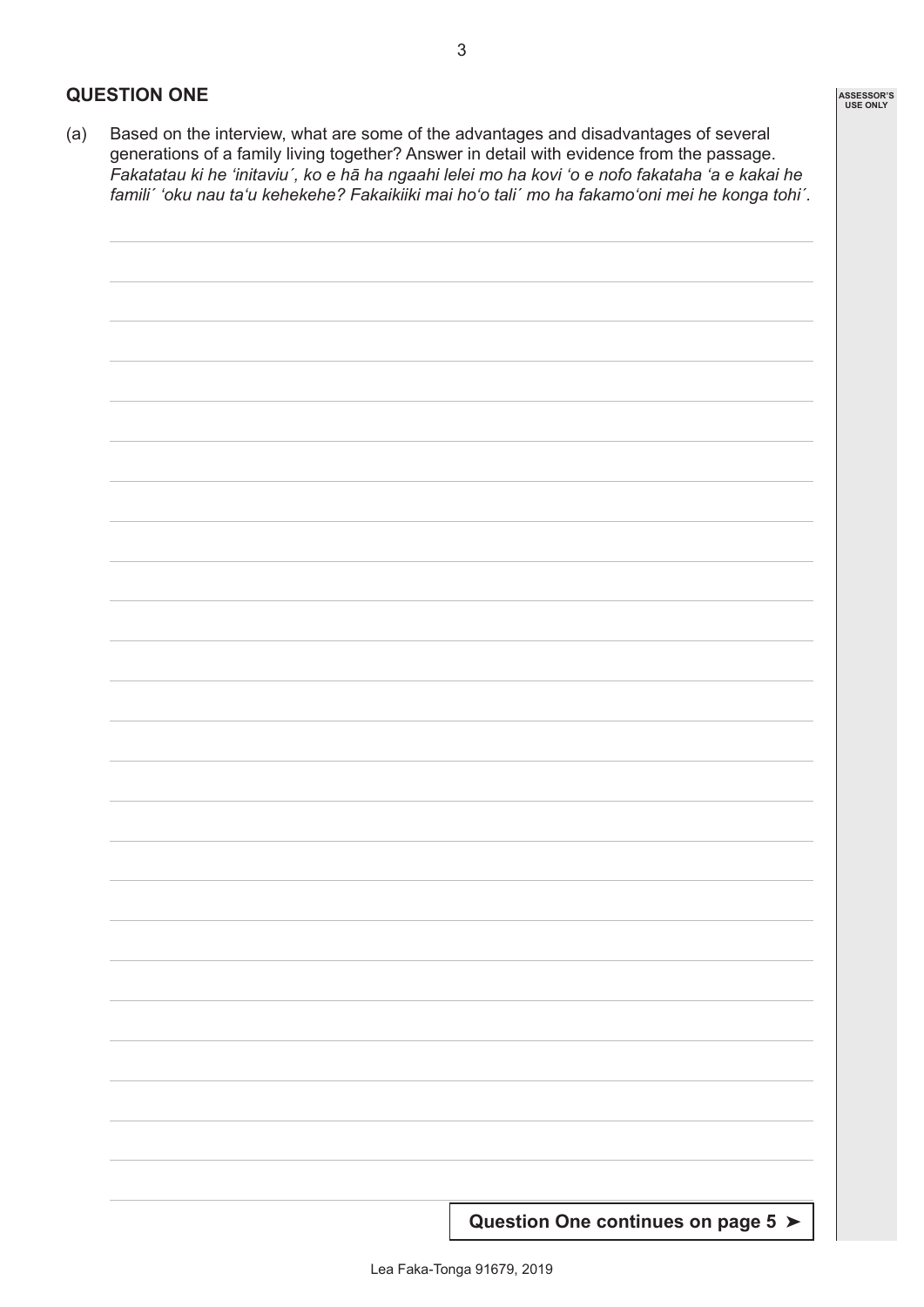### **LISTENING NOTES**

**ASSESSOR'S USE ONLY**

Lea Faka-Tonga 91679, 2019

4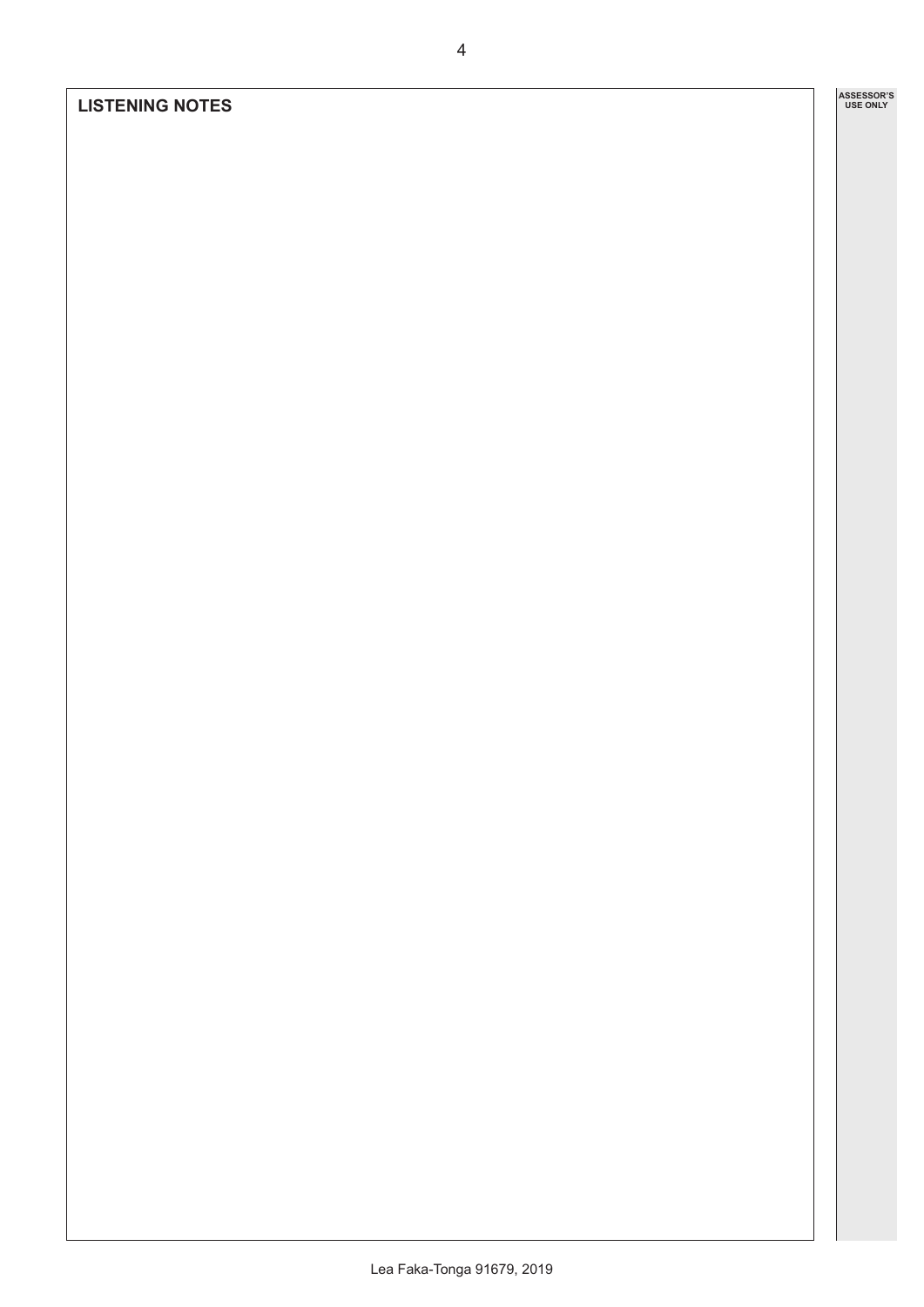| 'enau matu'a? |  | 'E anga fēfē ha lava 'e he kakai Tonga' o ma'u ha nau 'api kae lava ke nau hiki a mei he 'api |
|---------------|--|-----------------------------------------------------------------------------------------------|
|               |  |                                                                                               |
|               |  |                                                                                               |
|               |  |                                                                                               |
|               |  |                                                                                               |
|               |  |                                                                                               |
|               |  |                                                                                               |
|               |  |                                                                                               |
|               |  |                                                                                               |
|               |  |                                                                                               |
|               |  |                                                                                               |
|               |  |                                                                                               |
|               |  |                                                                                               |
|               |  |                                                                                               |
|               |  |                                                                                               |
|               |  |                                                                                               |
|               |  |                                                                                               |
|               |  |                                                                                               |
|               |  |                                                                                               |
|               |  |                                                                                               |
|               |  |                                                                                               |
|               |  |                                                                                               |
|               |  |                                                                                               |
|               |  |                                                                                               |
|               |  |                                                                                               |
|               |  |                                                                                               |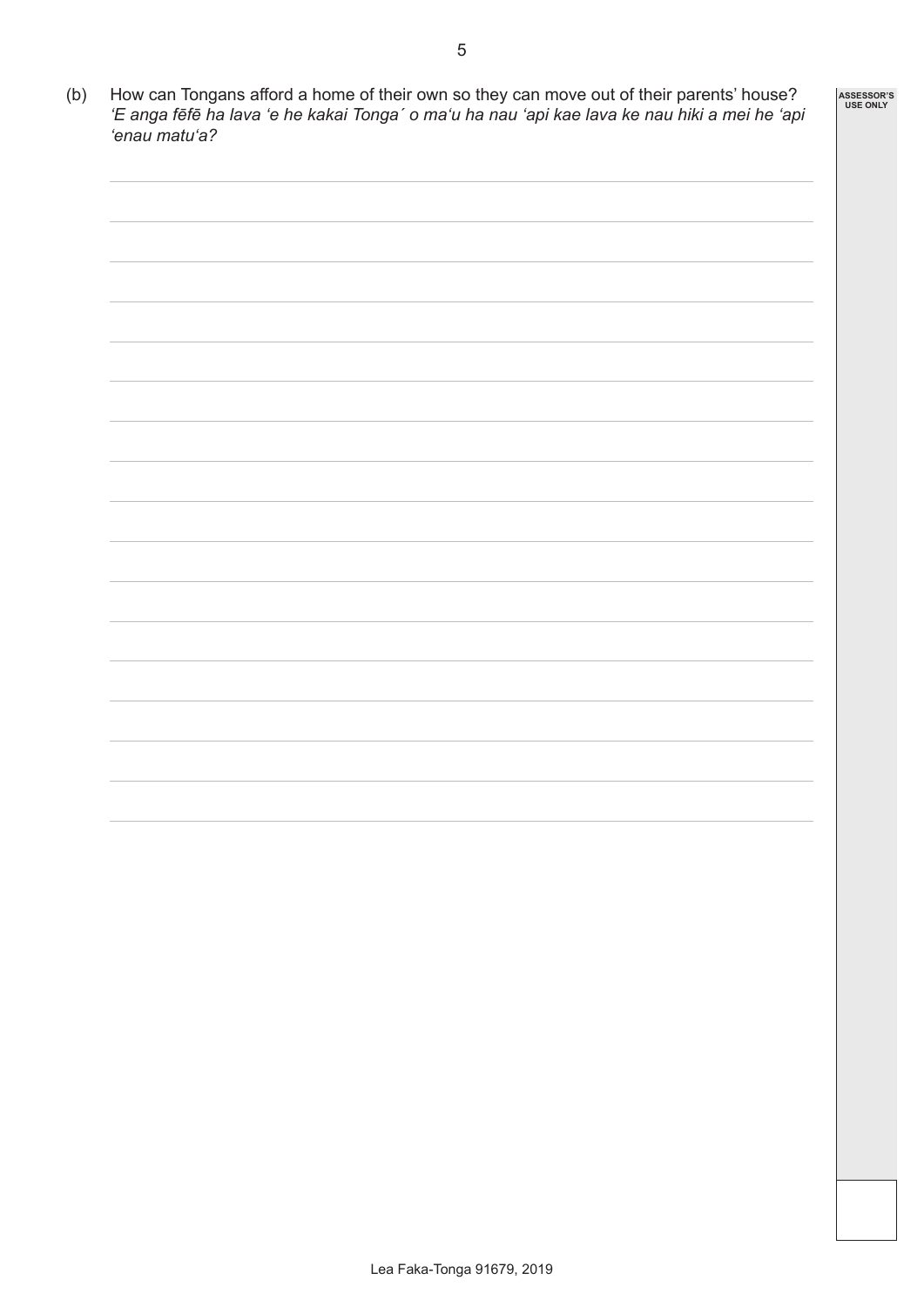### **SECOND PASSAGE:** *Ko e lea***/Speech**

Listen to a speech alerting people to the danger of a stroke. Use it to answer Question Two. *Fanongo ki he lea ko'eni 'okuˊ ne fakatokanga ki he kakaiˊ kau ki he fakatu'utāmaki 'o e pā kālavaˊ. Ngāue'aki ia ke tali 'a e Fehu'i Uaˊ.*

#### **Glossed vocabulary**

*pā kalava* stroke *mapelu* droop *selo* cells

### **LISTENING NOTES**

**ASSESSOR'S USE ONLY**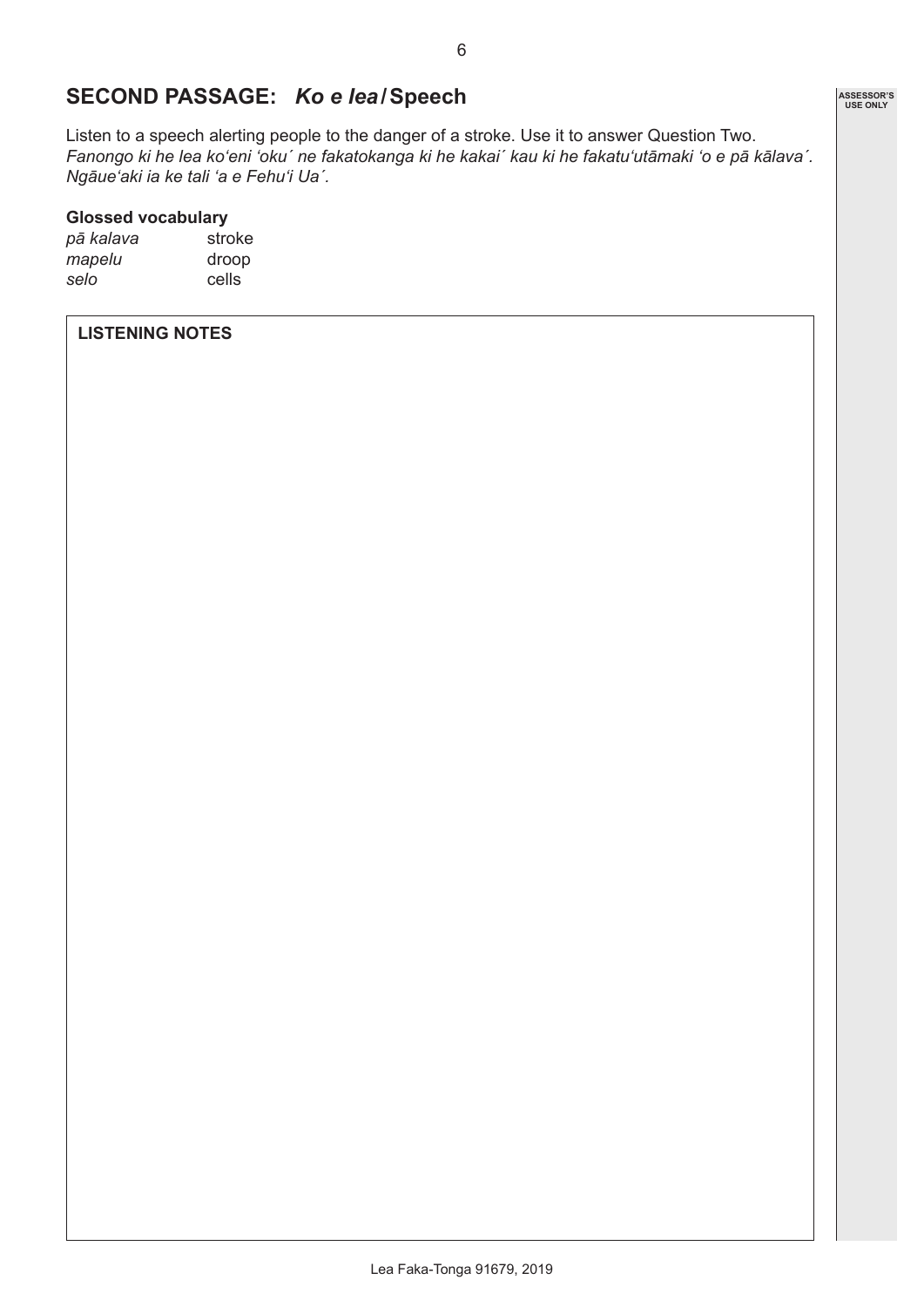### **QUESTION TWO**

(a) What is the meaning of the doctor's remark: "You are very lucky today, Semisi"? *Ko e hā e 'uhinga e lea 'a e toketāaˊ: "'Okuˊ ke monū'ia 'aupito he 'ahoˊ ni Semisi"?*

| Ko e hā e 'uhinga na'e fakalotolahi'i ai 'a Semisi ke vahevahe 'ene a'usia'? Ngāue'aki ha<br>fakamo'oni mei he lea' ke ne poupou'i ho'o tali'. |
|------------------------------------------------------------------------------------------------------------------------------------------------|
|                                                                                                                                                |
|                                                                                                                                                |
|                                                                                                                                                |
|                                                                                                                                                |
|                                                                                                                                                |
|                                                                                                                                                |
|                                                                                                                                                |
|                                                                                                                                                |
|                                                                                                                                                |
| Why do you think Semisi was encouraged to share his experiences? Use evidence from the                                                         |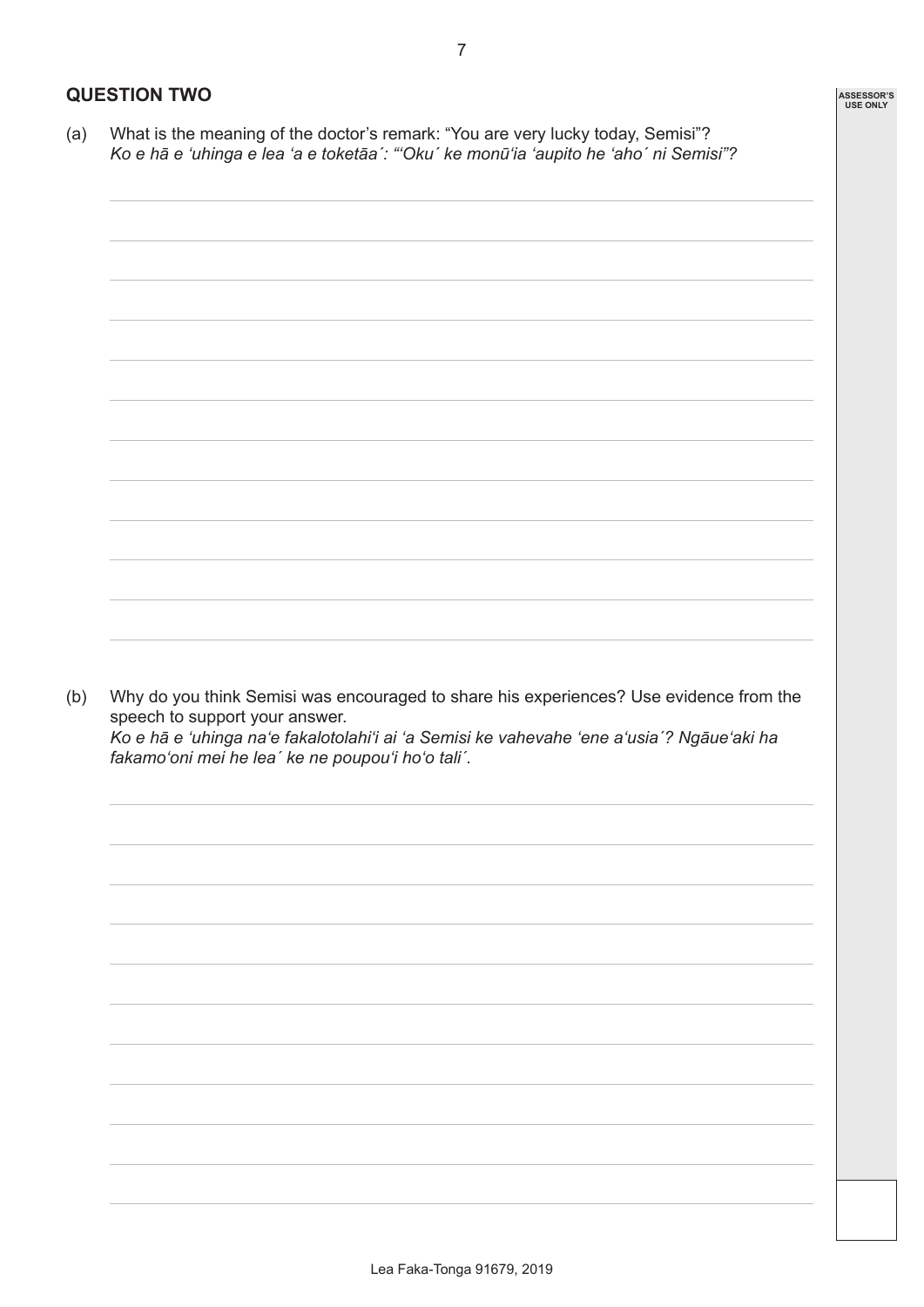### **THIRD PASSAGE:** *Ongoongo***/News report**

Listen to a news report about the loss of the internet connection to Tonga in January. Question Three is based on this report. *Fanongo ki he lipooti fekauʻaki mo e mōtuhia 'a e 'initaneti 'a Tongaˊ 'i Sanualiˊ. Ko e Fehuʻi Toluˊ 'oku fakatefito ia 'i he lipooti koʻeniˊ*.

### **Glossed vocabulary**

*folau 'eve'eva* tourism *fakapotopoto ange* wiser<br>*feke'ike'i* to ard

to argue

### **LISTENING NOTES**

**ASSESSOR'S USE ONLY**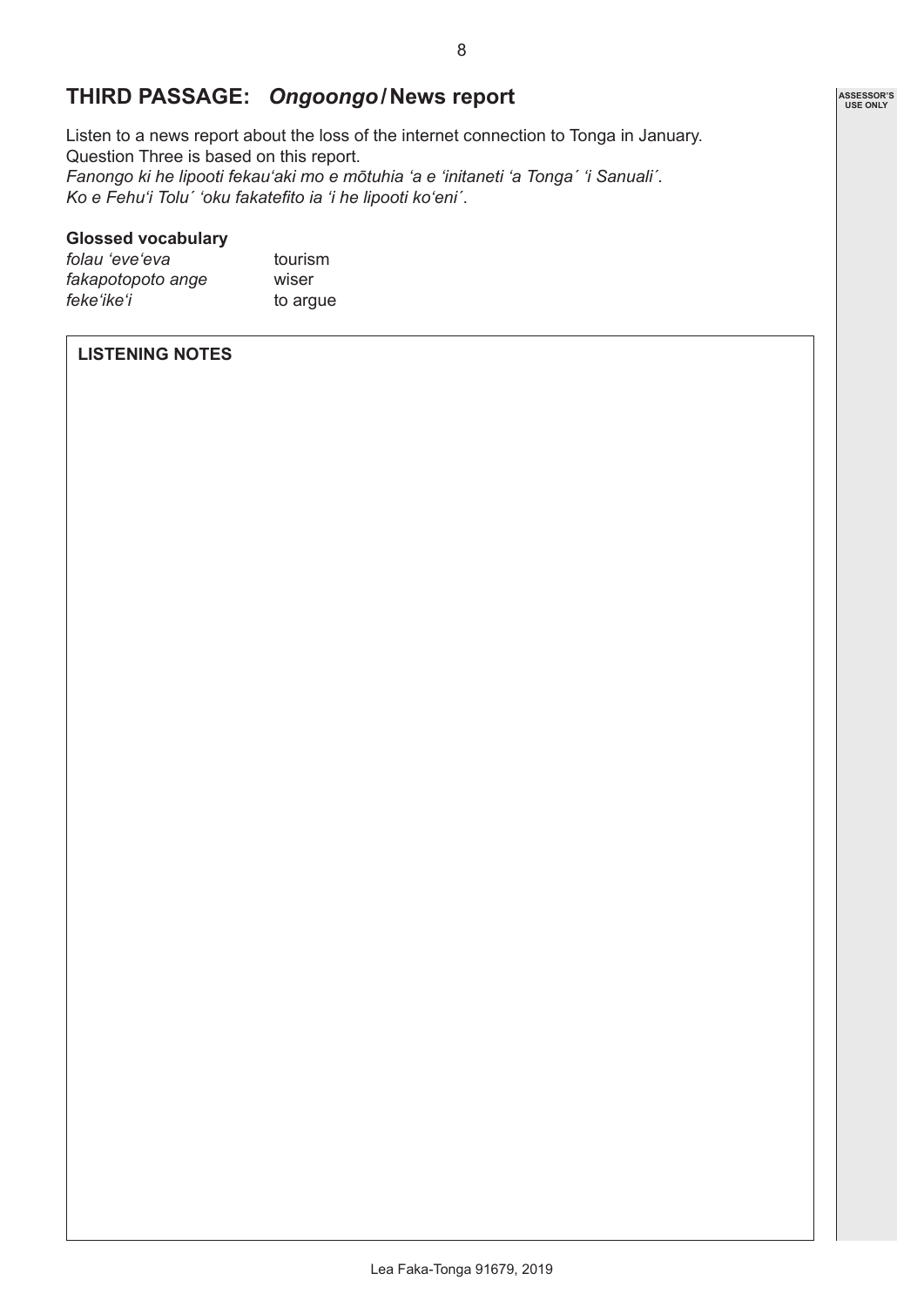### **QUESTION THREE**

(a) What difficulties arose when the internet connection to Tonga was lost? *Ko e hā e ngaahi faingata'a ne hoko tupu mei he motu 'a e fetu'utaki faka-'initaneti mo Tongaˊ?*

(b) How did Tongan officials deal with the difficulties? *Na'e anga fēfē hono solova 'e he kau ngāue 'a Tonga 'a e ngaahi faingata'a ko'eni?*

(c) Why did Savieti describe the internet outage as "a blessing in disguise"? *Ko e hā e 'uhinga naʻe ui ai 'e Savieti 'a e motuhia ē fetu'utaki faka-initaneti ko e "Tāpuaki fakapulipuli"?*

**There is more space to answer this question on page 10** ➤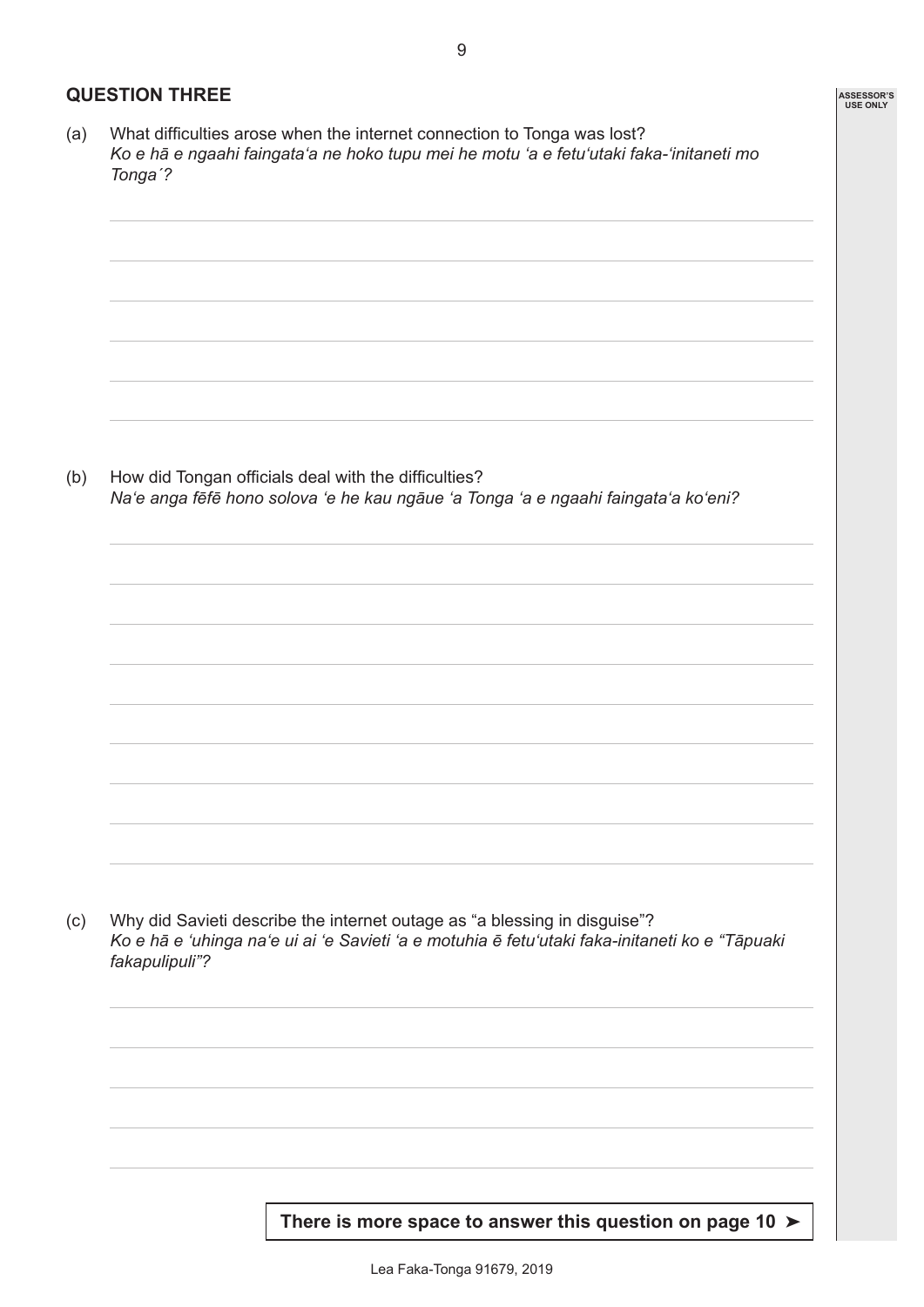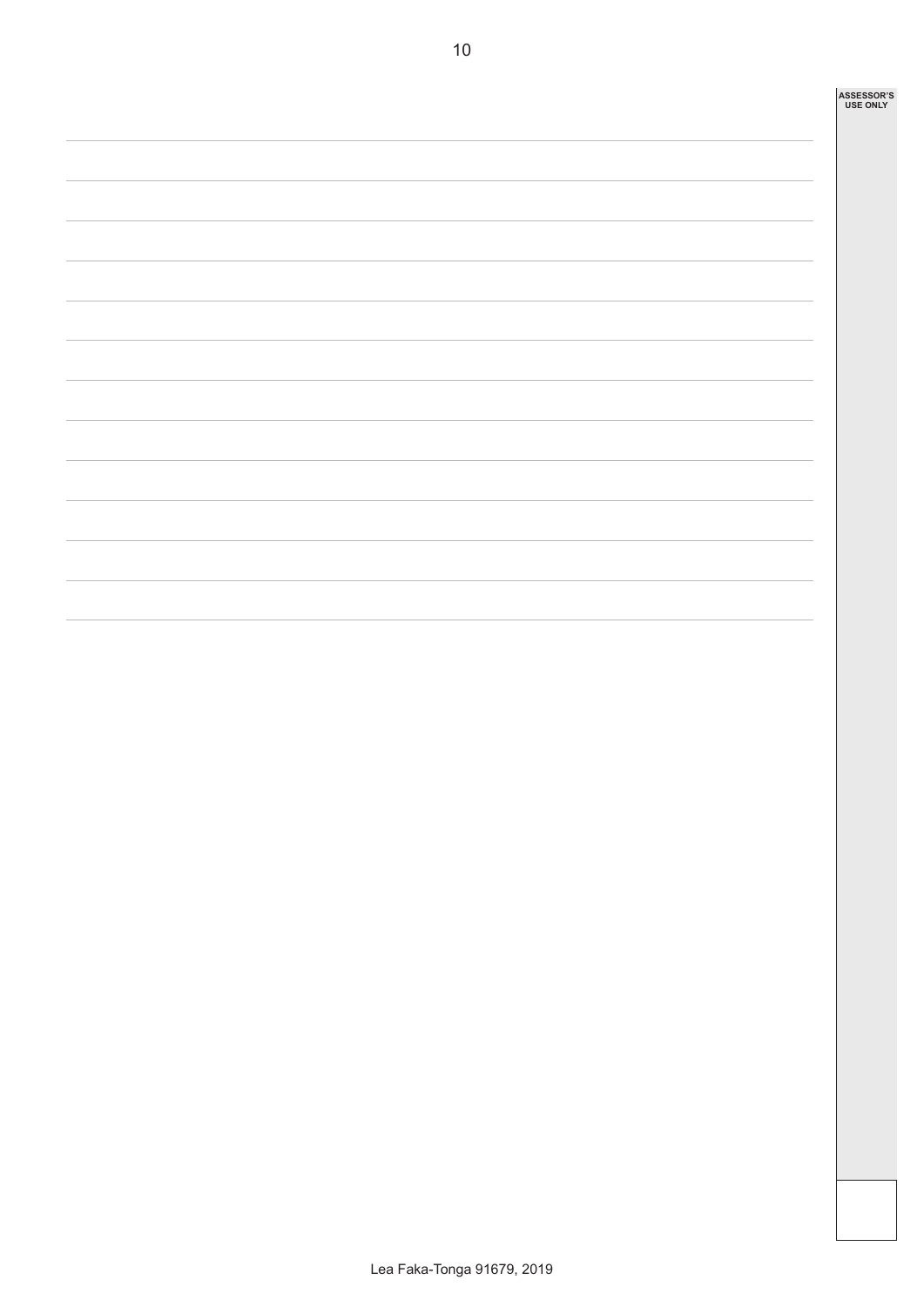| <b>QUESTION<br/>NUMBER</b> |  | Write the question number(s) if applicable. | Extra space if required. |  | ASSESSOR'S<br><b>USE ONLY</b> |  |
|----------------------------|--|---------------------------------------------|--------------------------|--|-------------------------------|--|
|                            |  |                                             |                          |  |                               |  |
|                            |  |                                             |                          |  |                               |  |
|                            |  |                                             |                          |  |                               |  |
|                            |  |                                             |                          |  |                               |  |
|                            |  |                                             |                          |  |                               |  |
|                            |  |                                             |                          |  |                               |  |
|                            |  |                                             |                          |  |                               |  |
|                            |  |                                             |                          |  |                               |  |
|                            |  |                                             |                          |  |                               |  |
|                            |  |                                             |                          |  |                               |  |
|                            |  |                                             |                          |  |                               |  |
|                            |  |                                             |                          |  |                               |  |
|                            |  |                                             |                          |  |                               |  |
|                            |  |                                             |                          |  |                               |  |
|                            |  |                                             |                          |  |                               |  |
|                            |  |                                             |                          |  |                               |  |
|                            |  |                                             |                          |  |                               |  |
|                            |  |                                             |                          |  |                               |  |
|                            |  |                                             |                          |  |                               |  |
|                            |  |                                             |                          |  |                               |  |
|                            |  |                                             |                          |  |                               |  |
|                            |  |                                             |                          |  |                               |  |
|                            |  |                                             |                          |  |                               |  |
|                            |  |                                             |                          |  |                               |  |
|                            |  |                                             |                          |  |                               |  |